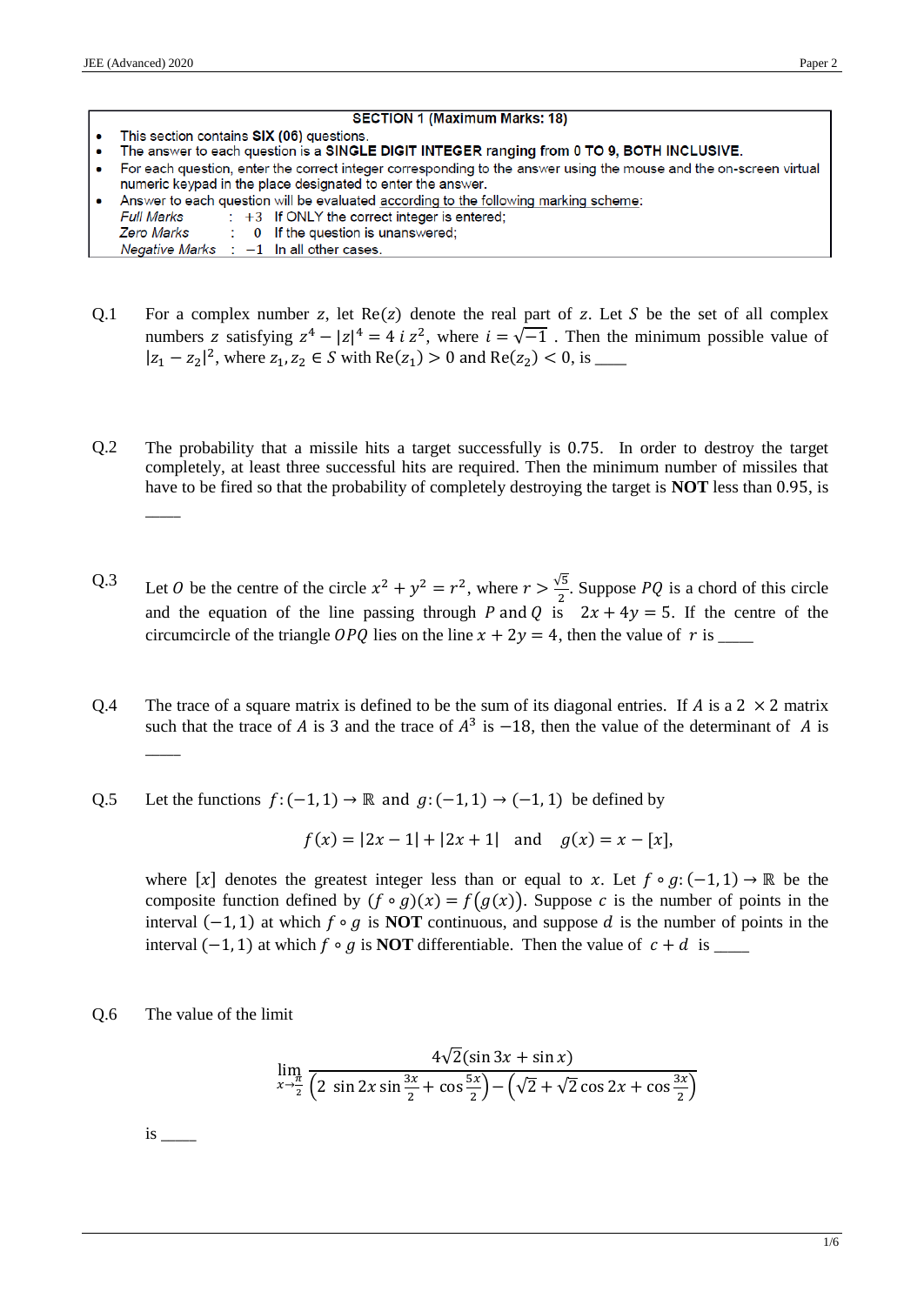| $\bullet$            | This section contains SIX (06) questions.                                                                |  |  |  |  |  |  |
|----------------------|----------------------------------------------------------------------------------------------------------|--|--|--|--|--|--|
| $\bullet$            | Each question has FOUR options. ONE OR MORE THAN ONE of these four option(s) is(are) correct answer(s).  |  |  |  |  |  |  |
| $\bullet$            | For each question, choose the option(s) corresponding to (all) the correct answer(s).                    |  |  |  |  |  |  |
| $\bullet$            | Answer to each question will be evaluated according to the following marking scheme:                     |  |  |  |  |  |  |
| Full Marks           | $\div$ +4 If only (all) the correct option(s) is(are) chosen;                                            |  |  |  |  |  |  |
| Partial Marks        | : +3 If all the four options are correct but ONLY three options are chosen;                              |  |  |  |  |  |  |
| Partial Marks        | : +2 If three or more options are correct but ONLY two options are chosen, both of which are<br>correct: |  |  |  |  |  |  |
| <b>Partial Marks</b> | $\div$ +1 If two or more options are correct but ONLY one option is chosen and it is a correct option;   |  |  |  |  |  |  |
| Zero Marks           | 0 If none of the options is chosen (i.e. the question is unanswered);                                    |  |  |  |  |  |  |
|                      | Negative Marks : $-2$ In all other cases.                                                                |  |  |  |  |  |  |

Q.7 Let *b* be a nonzero real number. Suppose  $f: \mathbb{R} \to \mathbb{R}$  is a differentiable function such that  $f(0) = 1$ . If the derivative  $f'$  of  $f$  satisfies the equation

$$
f'(x) = \frac{f(x)}{b^2 + x^2}
$$

for all  $x \in \mathbb{R}$ , then which of the following statements is/are TRUE?

- (A) If  $b > 0$ , then f is an increasing function
- (B) If  $b < 0$ , then f is a decreasing function
- (C)  $f(x)f(-x) = 1$  for all  $x \in \mathbb{R}$
- (D)  $f(x) f(-x) = 0$  for all  $x \in \mathbb{R}$
- Q.8 Let a and b be positive real numbers such that  $a > 1$  and  $b < a$ . Let P be a point in the first quadrant that lies on the hyperbola  $\frac{x^2}{a^2} - \frac{y^2}{b^2} = 1$ . Suppose the tangent to the hyperbola at P passes through the point  $(1, 0)$ , and suppose the normal to the hyperbola at P cuts off equal intercepts on the coordinate axes. Let  $\Delta$  denote the area of the triangle formed by the tangent at P, the normal at P and the  $x$ -axis. If  $e$  denotes the eccentricity of the hyperbola, then which of the following statements is/are TRUE?
	- (A)  $1 < e < \sqrt{2}$  (B)  $\sqrt{2} < e < 2$ (C)  $\Delta = a^4$ (D)  $\Delta = b^4$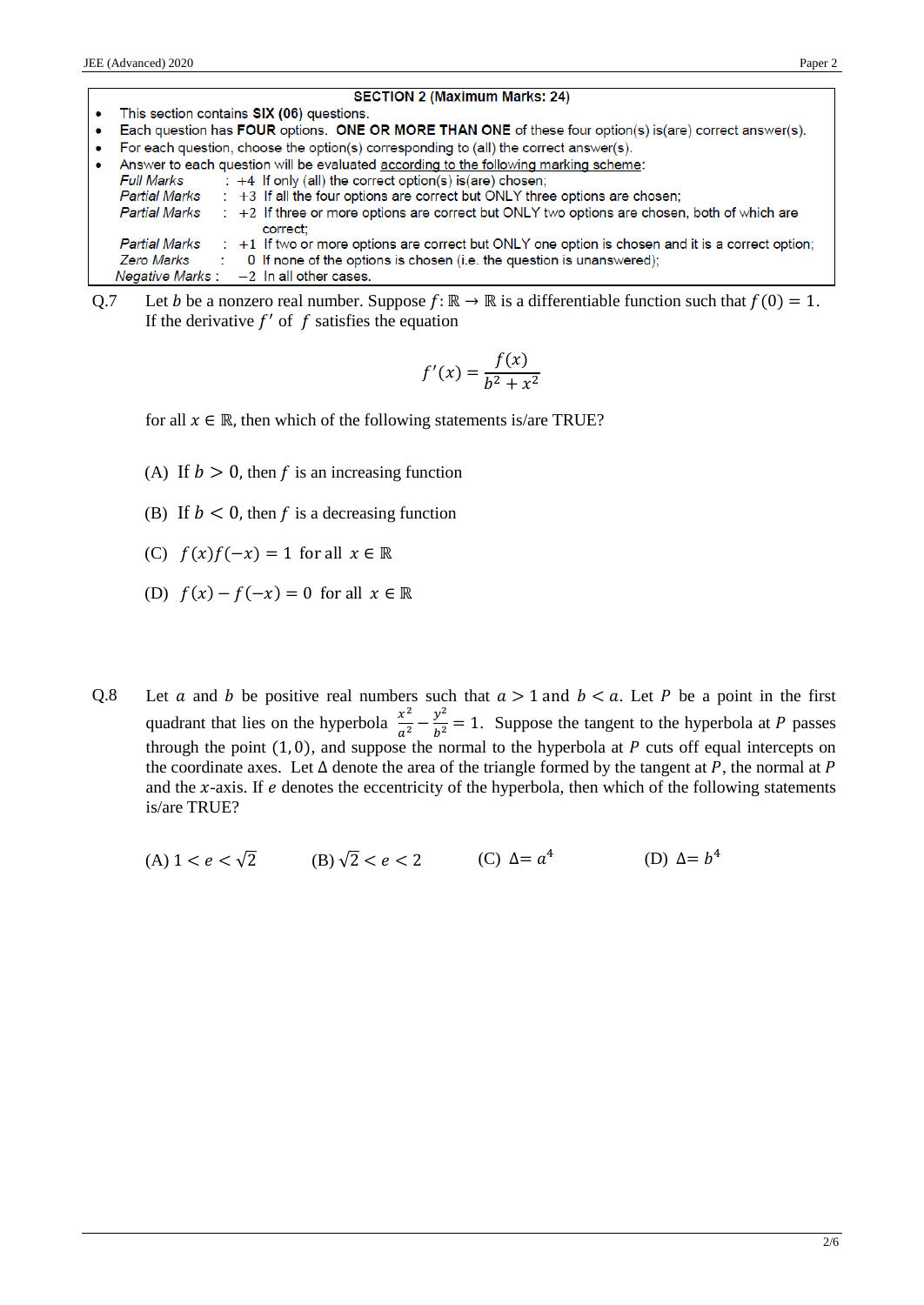Q.9 Let  $f: \mathbb{R} \to \mathbb{R}$  and  $g: \mathbb{R} \to \mathbb{R}$  be functions satisfying

$$
f(x + y) = f(x) + f(y) + f(x)f(y)
$$
 and  $f(x) = xg(x)$ 

for all  $x, y \in \mathbb{R}$ . If  $\lim_{x \to 0} g(x) = 1$ , then which of the following statements is/are TRUE?

- (A) *f* is differentiable at every  $x \in \mathbb{R}$
- (B) If  $g(0) = 1$ , then g is differentiable at every  $x \in \mathbb{R}$
- (C) The derivative  $f'(1)$  is equal to 1
- (D) The derivative  $f'(0)$  is equal to 1
- Q.10 Let  $\alpha$ ,  $\beta$ ,  $\gamma$ ,  $\delta$  be real numbers such that  $\alpha^2 + \beta^2 + \gamma^2 \neq 0$  and  $\alpha + \gamma = 1$ . Suppose the point (3, 2, -1) is the mirror image of the point  $(1, 0, -1)$  with respect to the plane  $\alpha x + \beta y + \gamma z = \delta$ . Then which of the following statements is/are TRUE?

(A) 
$$
\alpha + \beta = 2
$$
 (B)  $\delta - \gamma = 3$ 

(C) 
$$
\delta + \beta = 4
$$
 (D)  $\alpha + \beta + \gamma = \delta$ 

- Q.11 Let *a* and *b* be positive real numbers. Suppose  $\overrightarrow{PQ} = a\hat{i} + b\hat{j}$  and  $\overrightarrow{PS} = a\hat{i} b\hat{j}$  are adjacent sides of a parallelogram *PQRS*. Let  $\vec{u}$  and  $\vec{v}$  be the projection vectors of  $\vec{w} = \hat{i} + \hat{j}$  along  $\vec{PQ}$  and  $\vec{PS}$ , respectively. If  $|\vec{u}| + |\vec{v}| = |\vec{w}|$  and if the area of the parallelogram *PQRS* is 8, then which of the following statements is/are TRUE?
	- (A)  $a + b = 4$
	- (B)  $a b = 2$
	- (C) The length of the diagonal PR of the parallelogram  $PQRS$  is 4
	- (D)  $\vec{w}$  is an angle bisector of the vectors  $\vec{PQ}$  and  $\vec{PS}$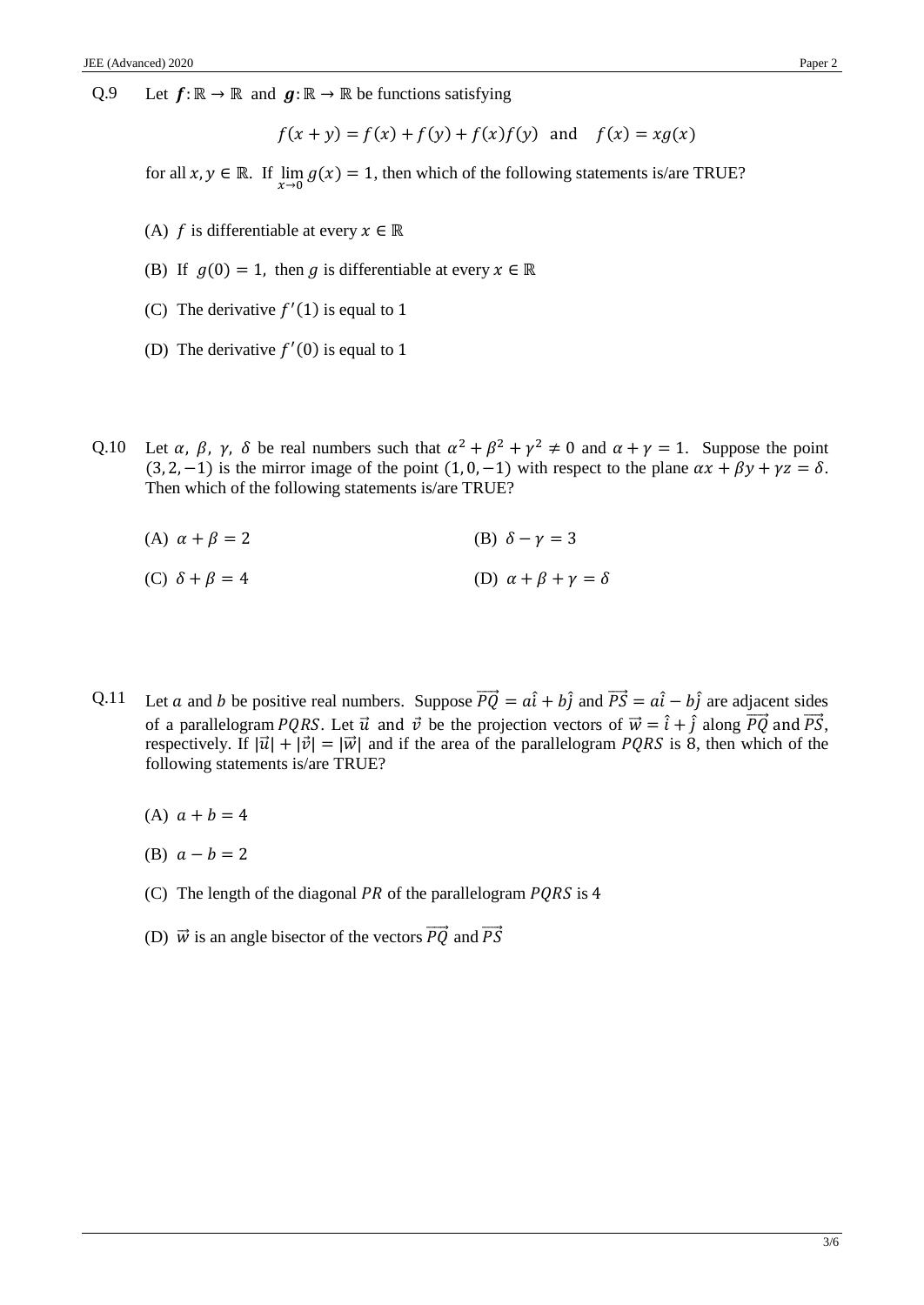## Q.12 For nonnegative integers  $s$  and  $r$ , let

$$
\binom{s}{r} = \begin{cases} \frac{s!}{r! \ (s-r)!} & \text{if } r \le s, \\ 0 & \text{if } r > s. \end{cases}
$$

For positive integers  $m$  and  $n$ , let

$$
g(m,n) = \sum_{p=0}^{m+n} \frac{f(m,n,p)}{\binom{n+p}{p}}
$$

where for any nonnegative integer  $p$ ,

$$
f(m,n,p) = \sum_{i=0}^{p} {m \choose i} {n+i \choose p} {p+n \choose p-i}.
$$

Then which of the following statements is/are TRUE?

(A)  $g(m, n) = g(n, m)$  for all positive integers m, n

- (B)  $g(m, n + 1) = g(m + 1, n)$  for all positive integers m, n
- (C)  $g(2m, 2n) = 2 g(m, n)$  for all positive integers m, n
- (D)  $g(2m, 2n) = (g(m, n))^2$  for all positive integers m, n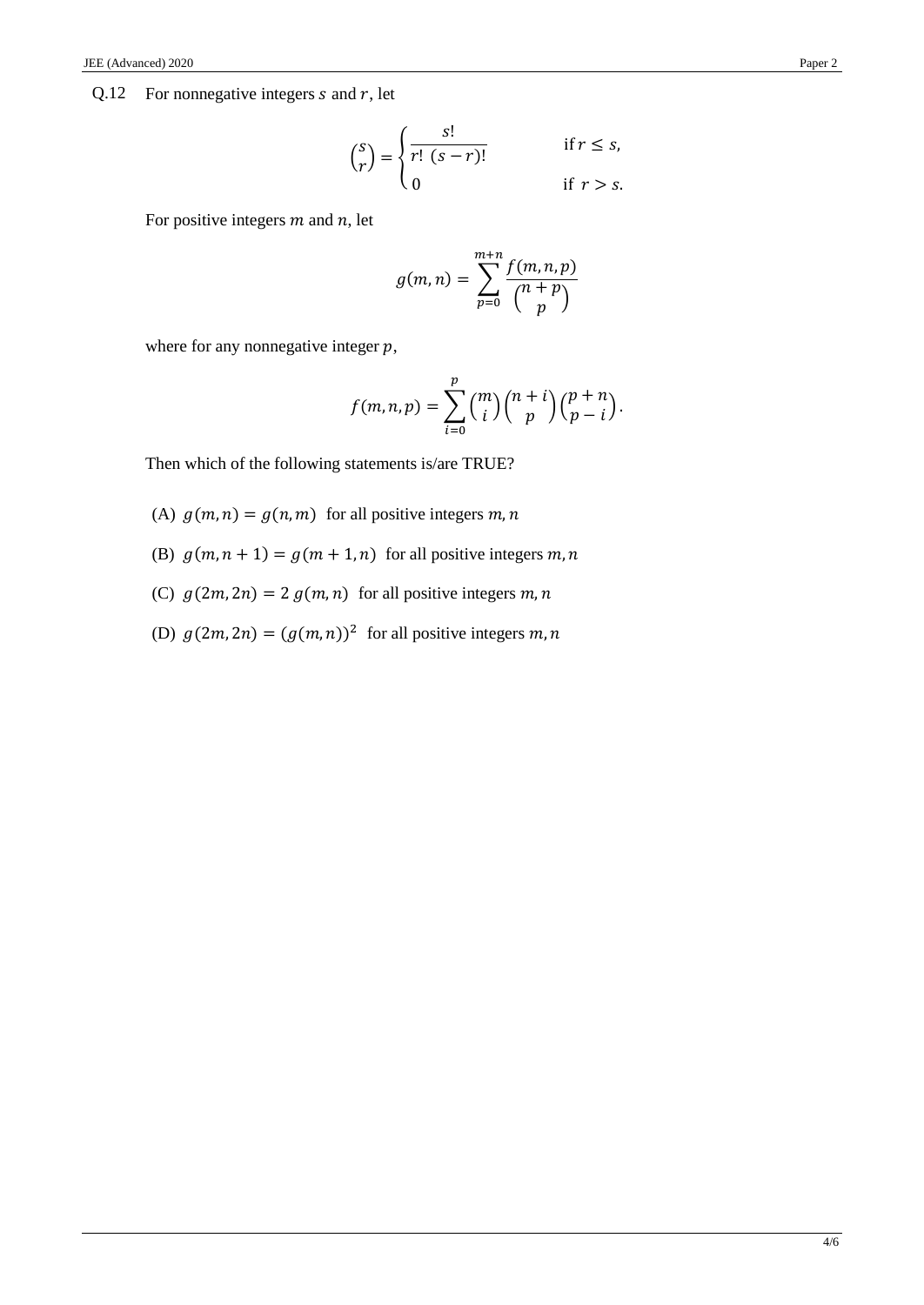#### **SECTION 3 (Maximum Marks: 24)**

- This section contains SIX (06) questions. The answer to each question is a NUMERICAL VALUE. For each question, enter the correct numerical value of the answer using the mouse and the on-screen virtual numeric keypad in the place designated to enter the answer. If the numerical value has more than two decimal
- places, truncate/round-off the value to TWO decimal places. Answer to each question will be evaluated according to the following marking scheme: tered;

| Full Marks |  | $\pm$ +4 $\pm$ If ONLY the correct numerical value is en |
|------------|--|----------------------------------------------------------|
|            |  | Zero Marks : 0 In all other cases.                       |
|            |  |                                                          |

- Q.13 An engineer is required to visit a factory for exactly four days during the first 15 days of every month and it is mandatory that **no** two visits take place on consecutive days. Then the number of all possible ways in which such visits to the factory can be made by the engineer during 1-15 June 2021 is \_\_\_\_\_
- Q.14 In a hotel, four rooms are available. Six persons are to be accommodated in these four rooms in such a way that each of these rooms contains at least one person and at most two persons. Then the number of all possible ways in which this can be done is \_
- Q.15 Two fair dice, each with faces numbered 1, 2, 3, 4, 5 and 6, are rolled together and the sum of the numbers on the faces is observed. This process is repeated till the sum is either a prime number or a perfect square. Suppose the sum turns out to be a perfect square before it turns out to be a prime number. If  $p$  is the probability that this perfect square is an odd number, then the value of  $14p$  is
- Q.16 Let the function  $f: [0, 1] \rightarrow \mathbb{R}$  be defined by

$$
f(x) = \frac{4^x}{4^x + 2}.
$$

Then the value of

$$
f\left(\frac{1}{40}\right) + f\left(\frac{2}{40}\right) + f\left(\frac{3}{40}\right) + \dots + f\left(\frac{39}{40}\right) - f\left(\frac{1}{2}\right)
$$

is \_\_\_\_\_

 $\overline{\phantom{a}}$ 

Q.17 Let  $f: \mathbb{R} \to \mathbb{R}$  be a differentiable function such that its derivative  $f'$  is continuous and  $f(\pi) = -6$ . If  $F: [0, \pi] \to \mathbb{R}$  is defined by  $F(x) = \int_0^x f(t) dt$ , and if

$$
\int_{0}^{\pi} \left( f'(x) + F(x) \right) \cos x \, dx = 2,
$$

then the value of  $f(0)$  is  $\_\_$